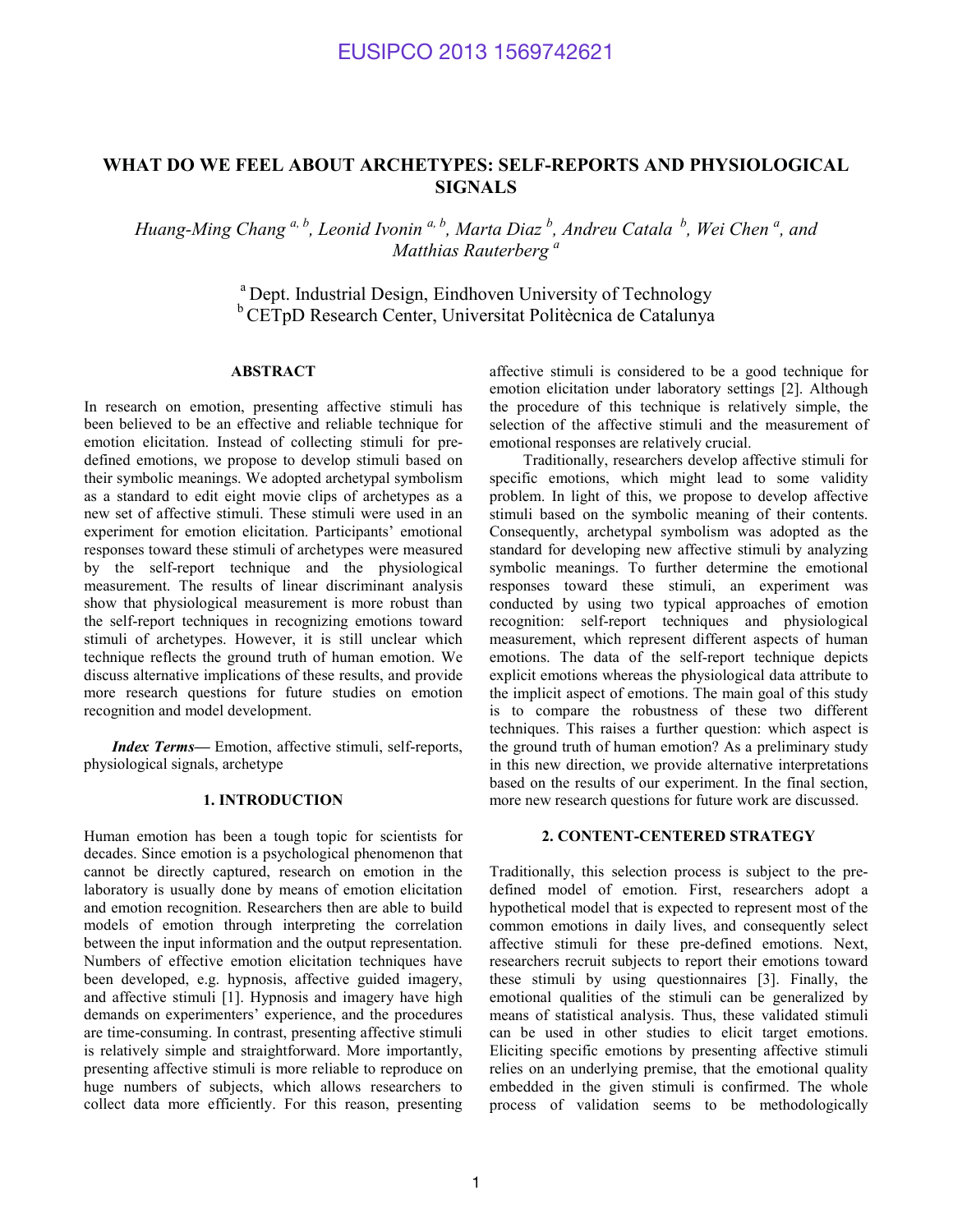reasonable. However, there is no reliable standard for researchers to select potential stimuli before the validation process. However, this leads to a dilemma: how do researchers determine the emotional quality of each stimulus in the selection process?

Considering the selection process, it is reasonable for researchers to search for stimuli that better fit into their measurement to enhance the performance of their hypothetical model of emotion recognition. This measurement-centered strategy is particularly pertinent to research that aims at studying explicit emotions. Researchers tend to select stimuli embedded with commonly-known emotional qualities, e.g. pictures of happiness, sad music, or videos of fear, regardless the content of the stimuli. Although this would facilitate the validation of the pre-defined model and enhance the accuracy of the recognition on particular emotions, researchers might tend to filter out those stimuli embedded with emotions that are not covered by the pre-defined model. This strategy might lead to a biased selection process, and cause some limits, e.g. the *face validity* problem [4]. If this selection process only concerns how well the stimuli fit into the pre-defined model, researchers might lose the changes to discover new findings from the unselected affective stimuli.



**Fig. 1.** The comparison between the measurement-centered strategy and the content-centered strategy.

Different from face validity, *construct validity* requires correct answers to not only "how to measure" but also "what the dimension we think we are measuring is". Therefore, it requires more than one set of indicators to examine the procedure [4]. Thus, the selection process should not solely focus on how and what the emotions are to be measured, but also needs to investigate the correlation between the contents and the emotional qualities of the stimuli. The measurement-centered strategy looks for stimuli that fit its measurement based on a hypothetical model of emotion. In which case, the aim of this approach is to validate the predefined model, whereas the content-centered strategy develops stimuli based on the content and investigates the unknown emotions toward these normed contents (see figure 1). The latter approach does not set a pre-defined model in the selection process, but looks for new findings

from the correlation between contents and emotional responses.

### **3. ARCHETYPAL SYMBOLISM**

Recent years has seen a new trend of research on emotions. Appraisal theories [5] provides a different perspective of human emotion. It is argued that, while one is being chased by a tiger, it is not the 'physical' tiger that causes the fear, but the appraisal of this situation—being chased by a tiger triggers this emotion of fear. Barrett [6] further propose an epistemological research question: how emotions become real? By saying this means that a physical stimuli itself is emotionally neutral (i.e. emotions are not real yet). Only when the stimuli are appraised by human, the symbolic meaning of the stimuli then elicits emotions (i.e. emotions become real). It is also argued that symbols play the role connecting the physical world and the psychological state toward it [7]. Therefore, it is humans' appraisal of symbolic contents that makes emotional become real.

Exploring symbolic contents as affective stimuli that are universally valid is a challenging task. It is believed that humans share a kind of knowledge for emotion appraisals in a social way [6]. Nevertheless, there are still some symbolic contents that are found to be identical across time and space. Inspired by Jung's theory of the collective unconsciousness and archetypes [8], archetypal symbolism is a discipline that investigates common symbolic contents in different cultures [9]. Jung argues that all humans unconsciously share identical patterns of thinking and behavior across time and space, which is called the collective unconsciousness. These patterns can be manifested in similar symbolic contents in dream, myth, and ancient artwork. Jung [10] further claims that archetypes are the fundamental components of all human experiences in their unconsciousness. It is also argued that archetypes are a kind of unconscious knowledge that defines how humans symbolically experience the physical world [11]. In this regard, archetypal symbolism provides a fruitful resource for studying common understandings about how people experience the world. We applied archetypal symbolism as the standard to investigate symbolic meanings of the content of affective stimuli. We cooperated with experts in the field of archetypal symbolism to develop a new set of affective stimuli based on the theory of Jung [8] and other related works [12]. Commercial movies were selected as the main recourse of our stimuli because movies often contain plenty of symbolic meanings, and it is easier for participants to get more immersed during the experiment.

#### **4. EMOTION RECOGNITION TECHNIQUES**

Except emotion elicitation, the other essential issue is emotion recognition. Emotional responses can be measured in at least three different manners: self-reports, physiological reactivity, and behavioral acts [13]. These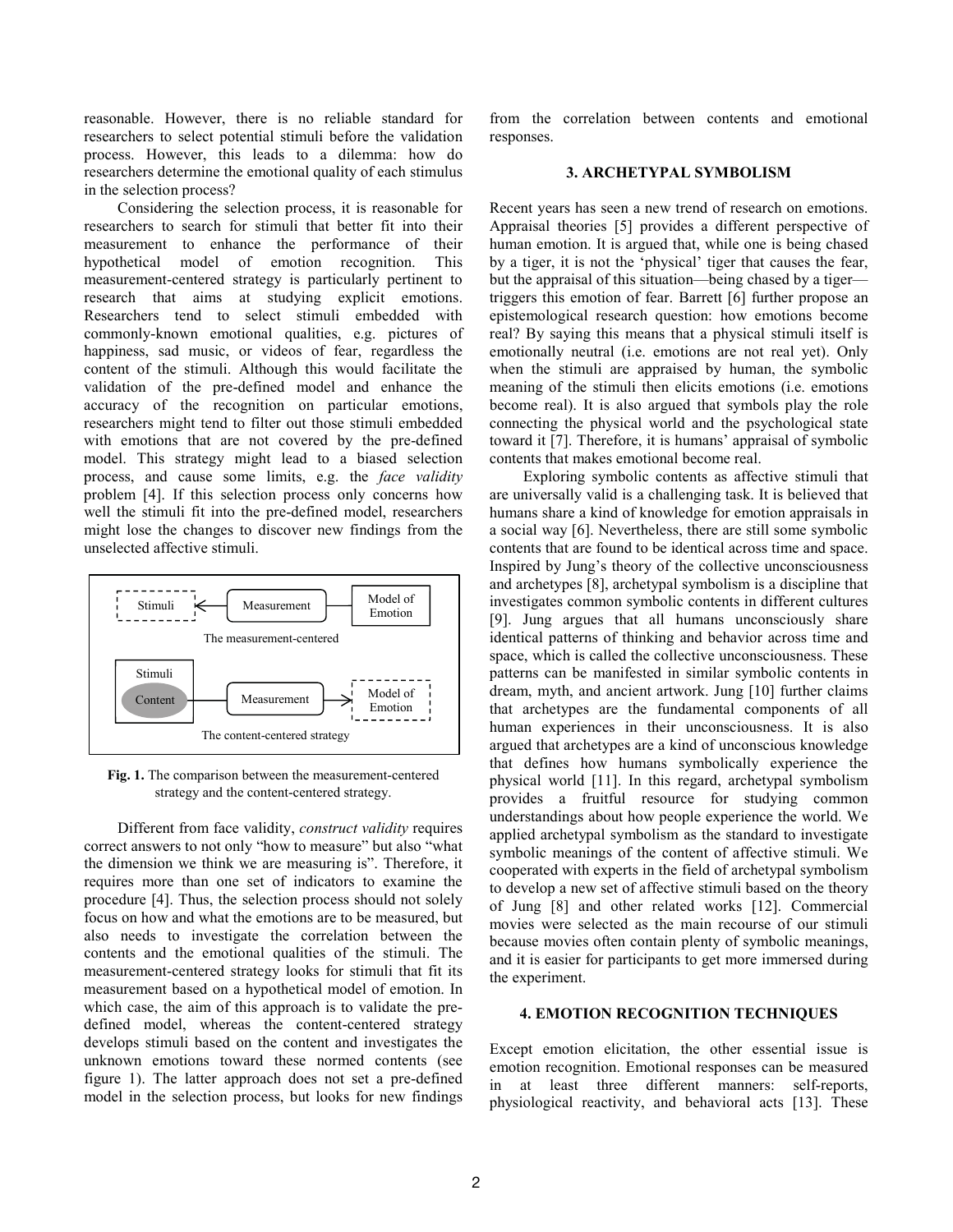techniques can generally be classified into subjective and objective techniques. Subjective techniques rely on selfreflection about psychological states, such as questionnaires and interviews, whereas the objective techniques are observational data from behaviors, including facial expressions, performance on a task, gestures, body stance or physiological measurement. When using stimuli presentation techniques in laboratories, researchers often apply Self-Assessment Manikin (SAM) [3] as a subjective technique , and physiological measurement as the objective technique.

| Negative              |           |                |                                     |        |             |             | Positiv                        |
|-----------------------|-----------|----------------|-------------------------------------|--------|-------------|-------------|--------------------------------|
| u<br>$\sim$<br>$\sim$ | یشوا<br>υ | $\overline{1}$ | क्रम<br>$\sim$<br><b>Send</b><br>ــ | υ<br>◡ | $\sim$<br>- | υ<br>$\sim$ | 45<br><b>South of</b><br><br>- |
|                       |           |                |                                     |        |             |             |                                |

Fig. 2. The valence dimension in the SAM scale, adopted from [3].

SAM is broadly used by researchers who are interested in emotions, and becomes a very common standard of selfreport technique for emotions. The dimensional model to represent human emotions is applied. By giving a score from one to nine for each of the three dimensions—valence, arousal, and dominance, emotions can be plotted into a three-dimension affective space (see figure 2 as an example for the dimension of valence). It is claimed that these three dimensions are capable of representing most of human emotions that are commonly known. The other technique directly monitors bodily changes in physiological states, which are driven by the autonomic nervous system [14], including heart rate, skin conductance, skin temperature, respiration rate, etc. Furthermore, in a previous study we also found that heart rate can be used to identify visual and audio stimuli of the archetype 'self' [15]. These two techniques are used to reflect human emotions in two different ways: explicit and implicit. Although both techniques have been well developed and are broadly used in experiments, the results of these two techniques cannot be completely mapped. It is still unclear which technique reflects the ground truth of human emotions. Therefore, it is reasonable to adopt both techniques in order to have a more comprehensive understanding on emotions toward stimuli with normed contents.

# **5. EXPERIMENT**

An experiment was conducted to determine subjects' emotional responses toward the stimuli of archetypes. As a preliminary study, we prepared eight categories of stimuli of archetypes, including anima, animus, hero's departure, hero's initiation, hero's return, mentor, mother, and shadow. One short movie clip (approximately five minutes) for each category was edited from commercial movies. Because of this, the interpretation of this experiment has its limit. As only one stimulus was collected for each category, the

results would lack statistical power to claim that each category of archetypal content induces a unique pattern of emotional responses. Although all the clips were verified by experts in archetypal symbolism, more stimuli for each archetype are required for future studies. In the present study, we are more focused on the comparison between selfreport data and physiological data instead of looking for unique emotional responses for each archetype.

### **5.1. Participants**

Twenty five healthy people were recruited for the experiment, consisting of 12 women and 13 men, Most of them were graduate students. 11 participants were from Europe, 10 participants were from Asia, 3 participants were from Middle East and one participant was from South America. The average age for the women was 23.0 years (Standard deviation  $= 1.9$ ) and for the men 25.4 years (Standard deviation  $= 4.5$ ). The limit of our study is that we applied convenience sampling for participants from the campus area of Eindhoven University of Technology. For other age groups, it still needs further investigation.

# **5.2. Procedure**

The experiment followed a within-subject and double-blind test design. Only one participant took part in each session, and each participant viewed all eight film clips in a random order. The procedure was as follows: after reading and signing a consent form, the participant was asked to put on physiological sensors and to sit comfortably in the laboratory. After all the setting of the equipment was ready, an instruction with a sample film clip was presented to the subject. The introduction did not disclose any information about the experimental film clips. Meanwhile, the recording of the physiological signals was started throughout the session. Before presenting each experimental film clip, a short video demonstrating a breathing pattern was shown to guide the participant to adjust her respiration rate to a within-subject baseline. Immediately after each clip, the participant was asked to provide her emotional responses with a computer-based SAM interface. This iteration is repeated until the participant had viewed all eight film clips.

### **5.3. Results**

Linear discriminant analysis (LDA) was performed separately with two datasets: the self-report data and the physiological data. The category of affective stimuli is assigned as grouping variables. The data of emotional responses were fed into LDA as independent variables. LDA allows us to observe how well these stimuli can be differentiated by the given data of emotional responses. Only cross-validated results are reported here because they indicate the capabilities of the model to deal with an unknown data sample. We proceed to the interpretation of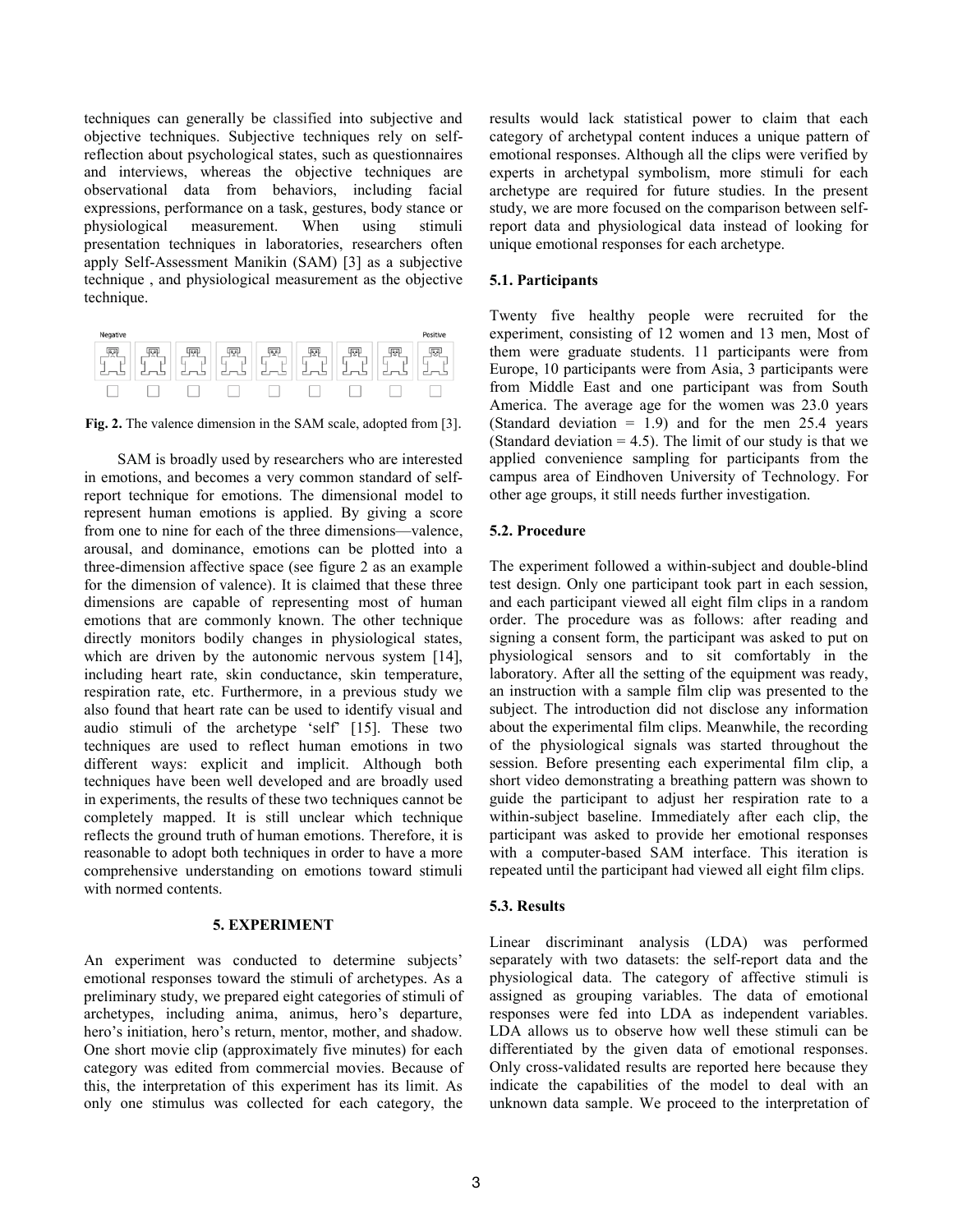the outcome of the classification. The model obtained from the SAM scale featured a classification rate of 28.5%, whereas the other model obtained from physiological data achieved a classification rate up to 79.5%.

### **Table 1**

The confusion matrix of the model obtained from the discriminate analysis on the SAM scale [count (in %)]. The shades indicate the highest classification rate for each archetype. The bolded are correct predictions for each archetype.

| Category Predicted Group Membership (Self-Reports) |                                                              |                              |                |                |                                                   |                       |                     |         |  |
|----------------------------------------------------|--------------------------------------------------------------|------------------------------|----------------|----------------|---------------------------------------------------|-----------------------|---------------------|---------|--|
|                                                    | Anma Anmu Dep                                                |                              |                | Ini            | Ret                                               | Men                   | Mot                 | Sha     |  |
| Anima                                              | 4                                                            |                              |                | Δ              | Δ                                                 | 6                     |                     |         |  |
|                                                    |                                                              | $(16\%)$ $(12\%)$ $(4\%)$    |                |                | $(16\%) (16\%) (24\%)$                            |                       | (4%)                | (8%)    |  |
| Animus                                             |                                                              | 13                           |                |                |                                                   |                       |                     |         |  |
|                                                    | (4%)                                                         | $(52\%) (4\%)$               |                | $(12\%) (0\%)$ |                                                   | (4%)                  | (8%)                | (16%)   |  |
| Departure2                                         |                                                              |                              | 10             |                |                                                   |                       |                     |         |  |
|                                                    | (8%)                                                         | $(0\%)$                      | $(40\%) (4\%)$ |                | (4%)                                              | $(12\%) (28\%)$       |                     | (4%)    |  |
| Initiation 3                                       |                                                              |                              |                |                |                                                   |                       |                     |         |  |
|                                                    |                                                              |                              |                |                | $(12\%) (24\%) (12\%) (24\%) (16\%) (8\%)$        |                       | $(0\%)$             | (4%)    |  |
| Return                                             | 3                                                            |                              |                |                |                                                   |                       |                     |         |  |
|                                                    |                                                              |                              |                |                | $(12\%) (16\%) (12\%) (12\%) (20\%) (16\%) (8\%)$ |                       |                     | (4%)    |  |
| Mentor                                             |                                                              |                              |                | 2              | 6                                                 |                       |                     |         |  |
|                                                    | $(0\%)$                                                      | $(0\%)$                      | $(16\%) (8\%)$ |                |                                                   | $(24\%) (44\%) (8\%)$ |                     | $(0\%)$ |  |
| Mother                                             |                                                              |                              |                |                | 0                                                 |                       |                     |         |  |
|                                                    |                                                              | $(16\%) (16\%) (24\%) (0\%)$ |                |                | $(0\%)$                                           |                       | $(12\%)$ (32%) (0%) |         |  |
| Shadow                                             | 3                                                            | 10                           |                |                | 4                                                 |                       |                     |         |  |
| $N_{\alpha \pm \alpha \alpha}$                     | 20.50/ of gross validated grouned agent correctly algoritied | $(12\%) (40\%) (8\%)$        |                | (8%)           | $(16\%) (8\%)$                                    |                       | (8%)                | $(0\%)$ |  |

Notes. 28.5% of cross-validated grouped cases correctly classified. (Anma: anima, Anmu: animus, Dep: hero's departure; Ini: hero's initiation; Ret: hero's return, Men: mentor, Mot: mother, Sha: shadow)

### **Table 2**

The confusion matrix of the model obtained from the discriminate analysis on the physiological signals, including heart rate, skin conductance, respiration rate, and skin temperature [count (in %)]. The shades indicate the highest classification rate for each archetype. The bolded are correct predictions for each archetype.

| Predicted Group Membership (Physiological Data)<br>Category |               |              |                  |            |                |                |                  |          |
|-------------------------------------------------------------|---------------|--------------|------------------|------------|----------------|----------------|------------------|----------|
|                                                             | Ani           | Anm          | Dep              | Ini        | Ret            | Men            | Mot              | Sha      |
| Anima                                                       | 23            |              |                  |            |                |                |                  |          |
|                                                             | $(92\%)$ (4%) |              | $(0\%)$          | $(0\%)$    | (4%)           | $(0\%)$        | $(0\%)$          | $(0\%)$  |
| Animus                                                      |               | 19           |                  |            |                |                |                  |          |
|                                                             | $(0\%)$       | $(76%)$ (0%) |                  | (8%)       | (8%)           | (4%)           | (4%)             | $(0\%)$  |
| Departure                                                   |               |              | 21               |            |                |                |                  |          |
|                                                             | (4%)          | $(0\%)$      | $(84\%)$ $(0\%)$ |            | $(0\%)$        | $(0\%)$        | (8%)             | (4%)     |
| Initiation                                                  |               |              |                  | 22         |                |                |                  |          |
|                                                             | $(0\%)$       | $(0\%)$      | $(0\%)$          | (88%) (4%) |                | $(0\%)$        | $(0\%)$          | (8%)     |
| Return                                                      |               |              |                  |            | 17             |                |                  |          |
|                                                             | (8%)          | (4%)         | (4%)             | (4%)       | $(68%)$ $(4%)$ |                | (4%)             | (4%)     |
| Mentor                                                      |               |              |                  |            | 3              | 17             |                  |          |
|                                                             | (8%)          | (4%)         | $(0\%)$          | $(0\%)$    | (12%)          | $(68%)$ $(8%)$ |                  | $(0\%)$  |
| Mother                                                      | 2             | 2            |                  |            |                |                | 20               |          |
|                                                             | (8%)          | (8%)         | $(0\%)$          | $(0\%)$    | $(0\%)$        | $(0\%)$        | $(80\%)$ $(4\%)$ |          |
| Shadow                                                      | 0             |              |                  |            |                |                |                  | 20       |
|                                                             | $(0\%)$       | $(0\%)$      | $(0\%)$          | (8%)       | $(12\%) (0\%)$ |                | $(0\%)$          | $(80\%)$ |

Notes. 79.5% of cross-validated grouped cases correctly classified. (Anma: anima, Anmu: animus, Dep: hero's departure; Ini: hero's initiation; Ret: hero's return, Men: mentor, Mot: mother, Sha: shadow)

Then we look into the classification rate of the two techniques for each stimulus. As can be seen table 1 and 2, we provide the confusion matrices obtained from LDA for the two datasets. In these matrices, each row demonstrates how well the obtained model can predict the category of the given stimulus. Only the correct predictions have statistical meanings for further discussion. Consequently, the diagonal cells in the two tables (top-left to bottom right) indicate the classification rate of correct predictions, whereas other cells show the classification rate of wrong predictions.

For the self-report data (see table 1), three archetypes cannot be correctly classified: anima, the hero's initiation, and shadow. Nevertheless, the stimuli of all the archetypes can be correctly classified based on physiological data (see table 2). For the self-report data, the highest classification rate of correct prediction is 52% (animus); the lowest is 0% (shadow). For physiological data, the highest classification rate of correct prediction is 92% (anima); the lowest is 68% (the hero's return and mentor).

#### **6. DISCUSSION AND CONCLUSION**

The first hypothesis of our experiment states that emotional responses induced by all kinds of affective stimuli can be measured by SAM (H1). Our results show that emotional responses toward the stimuli of archetypes are poorly represented by the three dimensions (28.5% of accuracy), which are substantially lower than the results of past studies using the same scale (at least 80%). Therefore, H1 is not supported. We proceed to define our auxiliary hypothesis (H2), assuming that physiological measurement can correctly capture the emotional responses. The results from the physiological data are similar to related studies (79.5% of accuracy), providing sufficient evidence that physiological signals we adopted can be used to differentiate the archetypal movie clips that were viewed (H2 is supported). In summary, the results show that the robustness of physiological data is considerably better than the selfreport data collected from the SAM scale in differentiating one category from other categories. The implication of these results probably can be associated with Jung's theory of the collective unconsciousness, which suggests that emotions elicited by archetypal contents should be unconscious. However, the evidence is still insufficient to justify either self-report data or physiological data stands for the ground truth of human emotions. It is too bold to draw the conclusion that physiological signals can capture the unconscious emotions while the self-report technique cannot.

The discussion of our results can be twofold, depending on whether the elicited emotions are conscious or unconscious. First, if we assume that the emotions elicited by our stimuli are conscious, the low classification rate of SAM would lead to the suggestion that more dimensions are